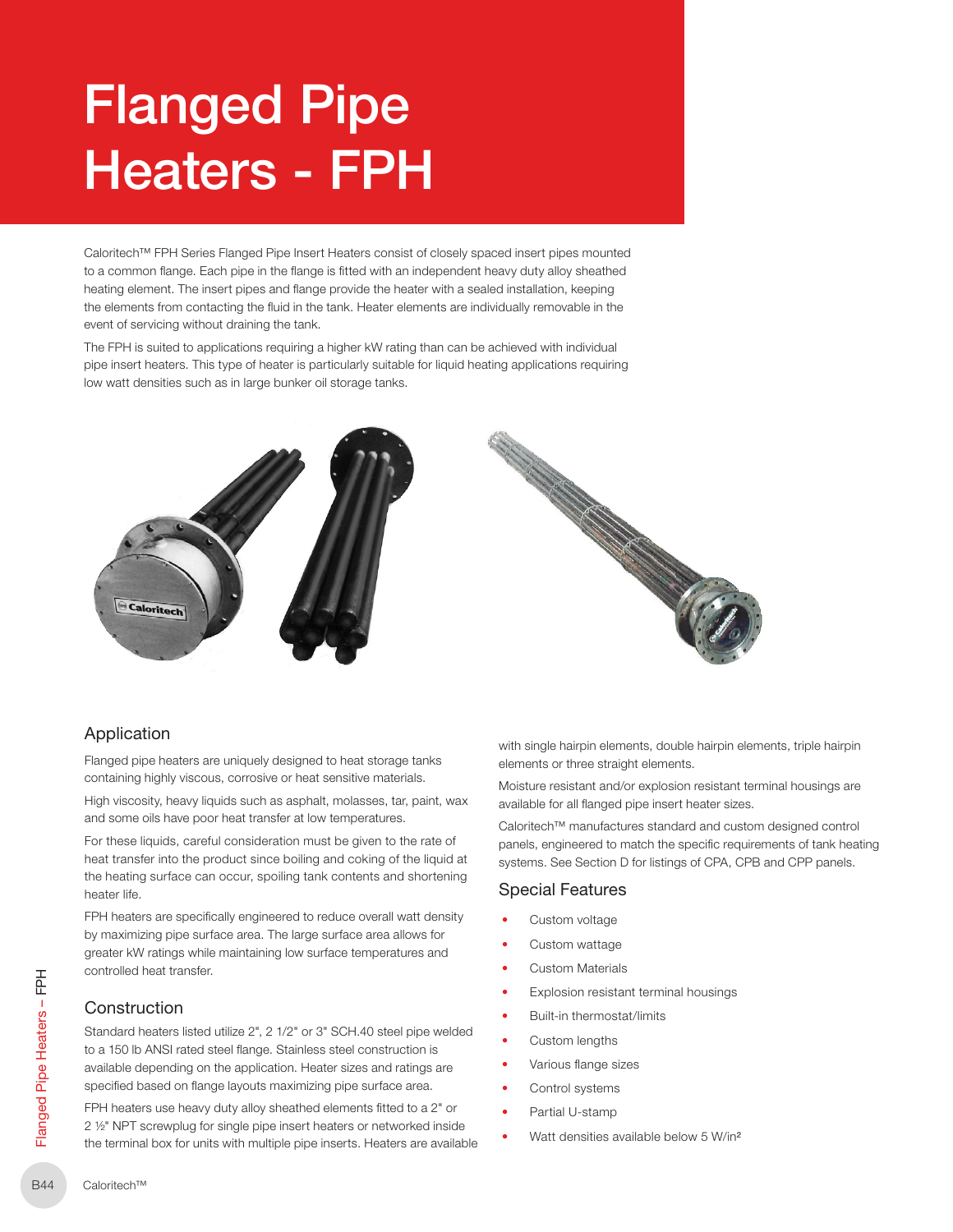# **Selection**

Flanged pipe insert heaters are listed in ascending flange size. Three specific watt densities are listed although additional watt densities are available through special order.

Flanged pipe insert heaters should be selected based on required heating load, flange size, pipe insert length and the maximum watt density for the application.

Standard heaters are constructed with a moisture resistant terminal housing. Optional explosion resistant terminal housings are available.



Figure 40

Table 45 –3" to 4" Flange Heater Dimensions

| Flange<br>Size | Flange<br>Rating | $\mathsf{A}$ |     | C     |     | D      |     | F<br>Holes<br>Ш |       |    | G     |    |
|----------------|------------------|--------------|-----|-------|-----|--------|-----|-----------------|-------|----|-------|----|
| in             | Ib               | in           | mm  | in    | mm  | in     | mm  |                 | in    | mm | in    | mm |
| 3              | 150              |              |     | 6.000 | 152 | 7.500  | 191 | $\overline{4}$  | 0.750 | 19 | 0.938 | 24 |
|                | 300              | 9.625        | 244 | 6.625 | 168 | 8.250  | 210 | 8               | 0.875 | 22 | 1.125 | 29 |
| $\overline{4}$ | 150              |              |     | 7.500 | 191 | 9.000  | 229 | 8               | 0.750 | 19 | 0.938 | 24 |
|                | 300              |              |     | 7.875 | 200 | 10.000 | 254 | 8               | 0.875 | 22 | 1.250 | 32 |

#### Table 46 – 3" 150 lb (Steel Flange)

|                                                   | kW             | Pipe Length<br>'B' |      | Std.<br>Voltages     |                   | <b>Pipe Surface</b><br><b>Watt Density</b> | Catalog No. |  |
|---------------------------------------------------|----------------|--------------------|------|----------------------|-------------------|--------------------------------------------|-------------|--|
|                                                   |                | in                 | mm   | 208, 240,<br>480,600 | W/in <sup>2</sup> | W/cm <sup>2</sup>                          |             |  |
| High                                              | $\overline{7}$ | 140                | 3556 |                      |                   |                                            | FPH107F3140 |  |
| Density                                           | 5              | 105                | 2667 |                      | 7.5               | 1.2                                        | FPH105F3105 |  |
| 7.5 W/in <sup>2</sup><br>(1.2 W/cm <sup>2</sup> ) | 5              | 90                 | 2286 | 1 or 3 Phase         |                   |                                            | FPH105F390  |  |
|                                                   | 3              | 60                 | 1524 |                      |                   |                                            | FPH103F360  |  |
| Medium                                            | 5              | 140                | 3556 |                      | 5.0               | 0.8                                        | FPH105F3140 |  |
| Density                                           | 3              | 105                | 2667 |                      |                   |                                            | FPH103F3105 |  |
| 5 W/in <sup>2</sup>                               | 3              | 90                 | 2286 |                      |                   |                                            | FPH103F390  |  |
| (0.8 W/cm <sup>2</sup> )                          | $\mathfrak{p}$ | 60                 | 1524 |                      |                   |                                            | FPH102F360  |  |
|                                                   | 3              | 140                | 3556 |                      |                   |                                            | FPH103F3140 |  |
| Low Density                                       | $\mathfrak{p}$ | 105                | 2667 |                      | 3.0               |                                            | FPH102F3105 |  |
| 3 W/in <sup>2</sup><br>(0.5 W/cm <sup>2</sup> )   | $\mathfrak{p}$ | 90                 | 2286 |                      |                   | 0.5                                        | FPH102F390  |  |
|                                                   | 1              | 60                 | 1524 |                      |                   |                                            | FPH101F360  |  |

|                                                             | kW             |     | Pipe Length<br>'B' | Std.<br>Voltages     | Pipe Surface<br><b>Watt Density</b> |                   | Catalog No. |  |
|-------------------------------------------------------------|----------------|-----|--------------------|----------------------|-------------------------------------|-------------------|-------------|--|
|                                                             |                | in  | mm                 | 208, 240,<br>480,600 | W/in <sup>2</sup>                   | W/cm <sup>2</sup> |             |  |
|                                                             | 11             | 140 | 3556               |                      |                                     |                   | FPH111F4140 |  |
| <b>High Density</b>                                         | 8              | 105 | 2667               |                      | 7.5                                 | 1.2               | FPH108F4105 |  |
| 7.5 W/in <sup>2</sup><br>(1.2 W/cm <sup>2</sup> )<br>Medium | $\overline{7}$ | 90  | 2286               |                      |                                     |                   | FPH107F490  |  |
|                                                             | 5              | 60  | 1524               |                      |                                     |                   | FPH105F460  |  |
|                                                             | $\overline{7}$ | 140 | 3556               |                      | 5.0                                 |                   | FPH107F4140 |  |
| Density                                                     | 5              | 105 | 2667               | 1 or 3 Phase         |                                     | 0.8               | FPH105F4105 |  |
| 5 W/in <sup>2</sup>                                         | 5              | 90  | 2286               |                      |                                     |                   | FPH105F490  |  |
| (0.8 W/cm <sup>2</sup> )                                    | 3              | 60  | 1524               |                      |                                     |                   | FPH103F460  |  |
|                                                             | $\overline{4}$ | 140 | 3556               |                      |                                     |                   | FPH104F4140 |  |
| Low Density                                                 | 3              | 105 | 2667               |                      |                                     |                   | FPH103F4105 |  |
| 3 W/in <sup>2</sup><br>(0.5 W/cm <sup>2</sup> )             | 3              | 90  | 2286               |                      | 3.0                                 | 0.5               | FPH103F490  |  |
|                                                             | $\overline{2}$ | 60  | 1524               |                      |                                     |                   | FPH102F460  |  |

# To Order Specify

- Quantity
- Catalog number
	-
- Wattage
- Special features
- Voltage
-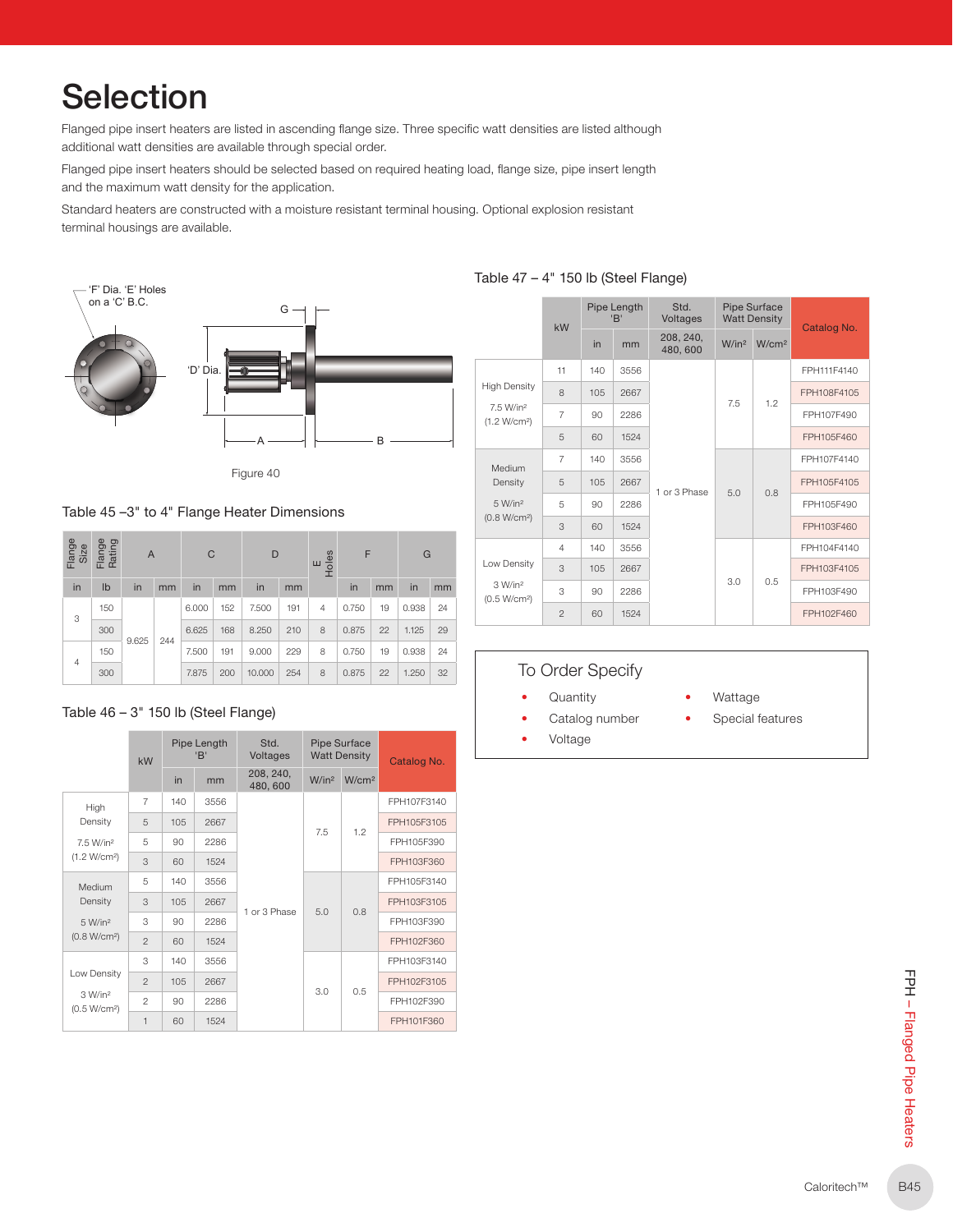#### Table 48 – 5" to 10" Flange Heater Dimensions

| Flange<br>Size | Flange<br>Rating | A     |     | $\mathsf{C}$ |     | D      |     |    | F<br>$\frac{1}{2}$ |    | G     |    |
|----------------|------------------|-------|-----|--------------|-----|--------|-----|----|--------------------|----|-------|----|
| in             | Ib               | in    | mm  | in           | mm  | in     | mm  |    | in                 | mm | in    | mm |
| 5              | 150              |       |     | 8.500        | 216 | 10.000 | 254 | 8  |                    |    | 0.938 | 24 |
|                | 300              |       |     | 9.250        | 235 | 11.000 | 279 | 8  |                    | 22 | 1.375 | 35 |
| 6              | 150              |       |     | 9.500        | 241 | 11.000 | 279 | 8  | 0.875              |    | 1.000 | 25 |
|                | 300              |       |     | 10.625       | 270 | 12.500 | 318 | 12 |                    |    | 1.438 | 37 |
| 8              | 150              | 7.000 | 178 | 11.750       | 298 | 13.500 | 343 | 8  | 0.875              | 22 | 1.125 | 29 |
|                | 300              |       |     | 13.000       | 230 | 15.000 | 381 | 12 | 1.000              | 25 | 1.625 | 41 |
| 10             | 150              |       |     | 14.250       | 362 | 16.000 | 406 | 12 | 1.000              | 25 | 1.188 | 30 |
|                | 300              |       |     | 15.250       | 387 | 17.500 | 445 | 16 | 1.125              | 29 | 1.875 | 48 |



Table 51 – 8" 150 lb (Steel Flange)

|                                                            | kW             |                                  | Pipe Length<br>'B' | Std.<br><b>Voltages</b> |                   | <b>Pipe Surface</b><br><b>Watt Density</b> | Catalog No. |
|------------------------------------------------------------|----------------|----------------------------------|--------------------|-------------------------|-------------------|--------------------------------------------|-------------|
|                                                            |                | 208, 240,<br>in<br>mm<br>480,600 |                    | W/in <sup>2</sup>       | W/cm <sup>2</sup> |                                            |             |
| High                                                       | 22             | 140                              | 3556               |                         |                   |                                            | FPH322F8140 |
| Density                                                    | 16             | 105                              | 2667               | $1$ or $3$              | 7.5               | 1.2                                        | FPH316F8105 |
| 7.5 W/in <sup>2</sup><br>(1.2 W/cm <sup>2</sup> )          | 15             | 90                               | 2286               |                         |                   |                                            | FPH315F890  |
|                                                            | 10             | 60                               | 1524               |                         |                   |                                            | FPH310F860  |
| Medium                                                     | 15             | 140                              | 3556               |                         |                   |                                            | FPH315F8140 |
| Density                                                    | 11             | 105                              | 2667               |                         | 5.0               | 0.8                                        | FPH311F8105 |
| 5 W/in <sup>2</sup>                                        | 10             | 90                               | 2286               | Phase                   |                   |                                            | FPH310F890  |
| (0.8 W/cm <sup>2</sup> )                                   | 6              | 60                               | 1524               |                         |                   |                                            | FPH306F860  |
| Low                                                        | 9              | 140                              | 3556               |                         |                   |                                            | FPH309F8140 |
| Density<br>3 W/in <sup>2</sup><br>(0.5 W/cm <sup>2</sup> ) | $\overline{7}$ | 105                              | 2667               |                         | 3.0               | 0.5                                        | FPH307F8105 |
|                                                            | 6              | 90                               | 2286               |                         |                   |                                            | FPH306F890  |
|                                                            | $\overline{4}$ | 60                               | 1524               |                         |                   |                                            | FPH304F860  |



|                          | kW | Pipe Length<br>'B' |      | Std.<br>Voltages     |                   | <b>Pipe Surface</b><br><b>Watt Density</b> | Catalog No.  |  |
|--------------------------|----|--------------------|------|----------------------|-------------------|--------------------------------------------|--------------|--|
|                          |    | in                 | mm   | 208, 240,<br>480,600 | W/in <sup>2</sup> | W/cm <sup>2</sup>                          |              |  |
| High                     | 58 | 240                | 6096 |                      |                   |                                            | FPH358F10240 |  |
| Density                  | 34 | 140                | 3556 | $1$ or $3$           | 7.5               |                                            | FPH334F10140 |  |
| 7.5 W/in <sup>2</sup>    | 26 | 105                | 2667 |                      |                   | 1.2                                        | FPH326F10105 |  |
| (1.2 W/cm <sup>2</sup> ) | 22 | 90                 | 2286 |                      |                   |                                            | FPH322F1090  |  |
| Medium                   | 38 | 240                | 6096 |                      |                   |                                            | FPH338F10240 |  |
| Density                  | 22 | 140                | 3556 |                      | 5.0               | 0.8                                        | FPH322F10140 |  |
| 5 W/in <sup>2</sup>      | 16 | 105                | 2667 | Phase                |                   |                                            | FPH316F10105 |  |
| (0.8 W/cm <sup>2</sup> ) | 15 | 90                 | 2286 |                      |                   |                                            | FPH315F1090  |  |
| Low                      | 22 | 240                | 6096 |                      |                   |                                            | FPH322F10240 |  |
| Density                  | 13 | 140                | 3556 |                      | 3.0               |                                            | FPH313F10140 |  |
| 3 W/in <sup>2</sup>      | 10 | 105                | 2667 |                      |                   | 0.5                                        | FPH310F10105 |  |
| (0.5 W/cm <sup>2</sup> ) | 9  | 90                 | 2286 |                      |                   |                                            | FPH309F1090  |  |

#### Table 49 – 5" 150 lb (Steel Flange)

|                                                              | kW             |     | Pipe Length<br>'B' | Std.<br>Voltages     |                   | <b>Pipe Surface</b><br><b>Watt Density</b> | Catalog No. |  |
|--------------------------------------------------------------|----------------|-----|--------------------|----------------------|-------------------|--------------------------------------------|-------------|--|
|                                                              |                | in  | mm                 | 208, 240,<br>480,600 | W/in <sup>2</sup> | W/cm <sup>2</sup>                          |             |  |
| High                                                         | 11             | 140 | 3556               |                      |                   |                                            | FPH111F5140 |  |
| Density<br>7.5 W/in <sup>2</sup><br>(1.2 W/cm <sup>2</sup> ) | 8              | 105 | 2667               | $1$ or $3$           |                   |                                            | FPH108F5105 |  |
|                                                              | $\overline{7}$ | 90  | 2286               |                      | 7.5               | 1.2                                        | FPH107F590  |  |
|                                                              | 5              | 60  | 1524               |                      |                   |                                            | FPH105F560  |  |
| Medium                                                       | $\overline{7}$ | 140 | 3556               |                      |                   |                                            | FPH107F5140 |  |
| Density                                                      | 5              | 105 | 2667               |                      | 5.0               | 0.8                                        | FPH105F5105 |  |
| 5 W/in <sup>2</sup>                                          | 5              | 90  | 2286               | Phase                |                   |                                            | FPH105F590  |  |
| (0.8 W/cm <sup>2</sup> )                                     | 3              | 60  | 1524               |                      |                   |                                            | FPH103F560  |  |
| Low                                                          | 4              | 140 | 3556               |                      |                   |                                            | FPH104F5140 |  |
| Density                                                      | 3              | 105 | 2667               |                      | 3.0               | 0.5                                        | FPH103F5105 |  |
| 3 W/in <sup>2</sup>                                          | 3              | 90  | 2286               |                      |                   |                                            | FPH103F590  |  |
| (0.5 W/cm <sup>2</sup> )                                     | $\mathfrak{D}$ | 60  | 1524               |                      |                   |                                            | FPH102F560  |  |

#### Table 50 – 6" 150 lb (Steel Flange)

|                          | Pipe Length<br>'B'<br>kW |     | Std.<br>Voltages | <b>Pipe Surface</b><br><b>Watt Density</b> |                   | Catalog No.       |             |
|--------------------------|--------------------------|-----|------------------|--------------------------------------------|-------------------|-------------------|-------------|
|                          |                          | in  | mm               | 208, 240,<br>480,600                       | W/in <sup>2</sup> | W/cm <sup>2</sup> |             |
| High                     | 11                       | 140 | 3556             |                                            |                   |                   | FPH111F6140 |
| Density                  | 8                        | 105 | 2667             | $1$ or $3$<br>Phase                        |                   | 1.2               | FPH108F6105 |
| 7.5 W/in <sup>2</sup>    | $\overline{7}$           | 90  | 2286             |                                            | 7.5               |                   | FPH107F690  |
| (1.2 W/cm <sup>2</sup> ) | 5                        | 60  | 1524             |                                            |                   |                   | FPH105F660  |
| Medium                   | $\overline{7}$           | 140 | 3556             |                                            |                   |                   | FPH107F6140 |
| Density                  | 5                        | 105 | 2667             |                                            | 5.0               | 0.8               | FPH105F6105 |
| 5 W/in <sup>2</sup>      | 5                        | 90  | 2286             |                                            |                   |                   | FPH105F690  |
| (0.8 W/cm <sup>2</sup> ) | 3                        | 60  | 1524             |                                            |                   |                   | FPH103F660  |
| Low                      | 4                        | 140 | 3556             |                                            |                   |                   | FPH104F6140 |
| Density                  | 3                        | 105 | 2667             |                                            | 3.0               | 0.5               | FPH103F6105 |
| 3 W/in <sup>2</sup>      | 3                        | 90  | 2286             |                                            |                   |                   | FPH103F690  |
| (0.5 W/cm <sup>2</sup> ) | $\mathfrak{D}$           | 60  | 1524             |                                            |                   |                   | FPH102F660  |

# To Order Specify

- **Quantity** 
	- Catalog number
- Voltage
- Wattage
- Special features